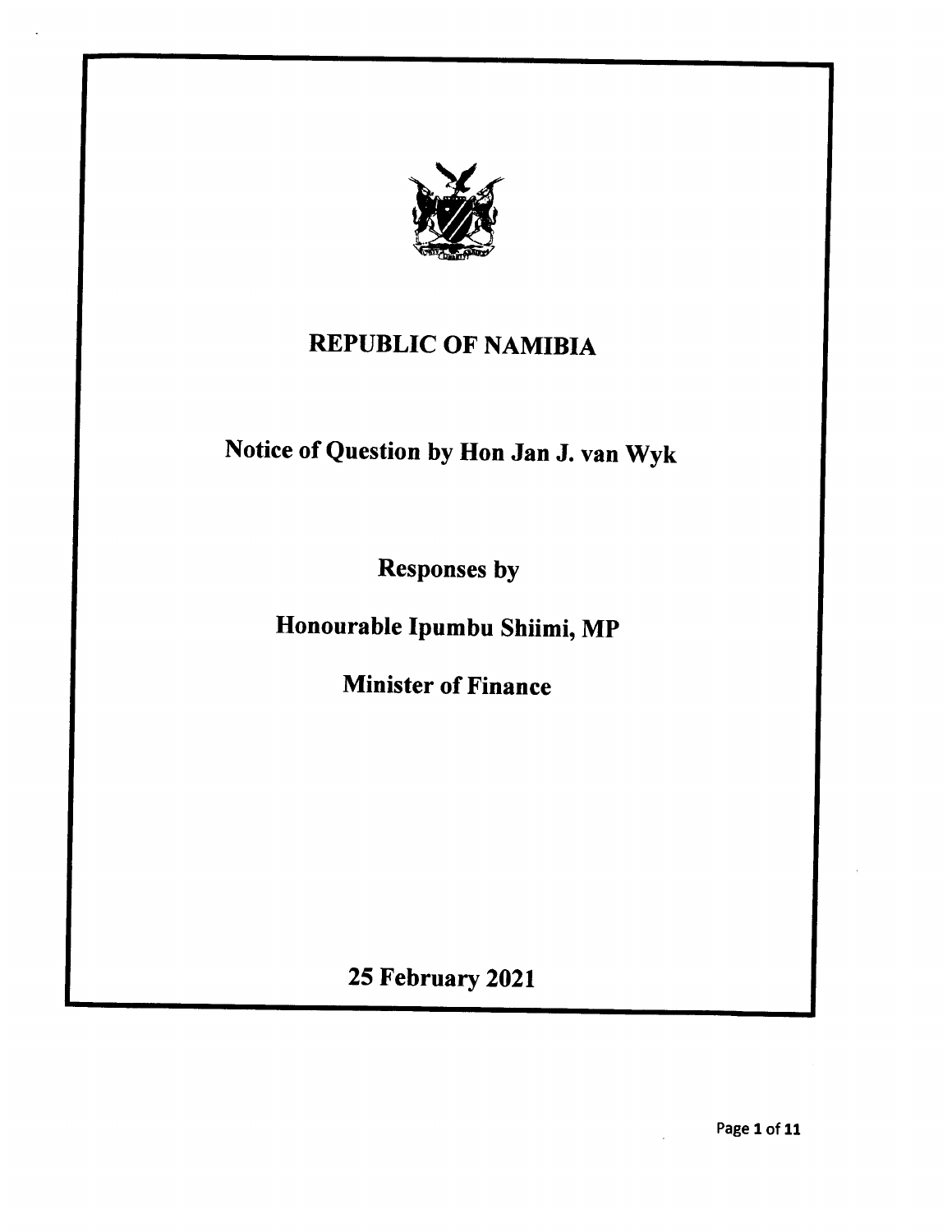Notice of questions by Hon Jan 1. Van Wyk

*Honourable Minister, taxpayers were encouraged to submit their tax returns online. However during June 2020, taxpayers were informed through text messages that due to certain processes some tax returns MAY beput on hold until such a time that "employers returns arefully assessed" During January 2021 your Ministry announced tax relief to all e-filing taxpayers with outstanding tax balances.*

## *Question 1*

*Could the Honourable Minister brief this August House and the taxpayers at large about the status of tax returns submitted for the period 2018119and 2019120jinancial years* ?

1. Honourable Speaker, Honourable Members, the status of tax returns submitted for 2018/19 and *2019/20* tax years is presented in as follow: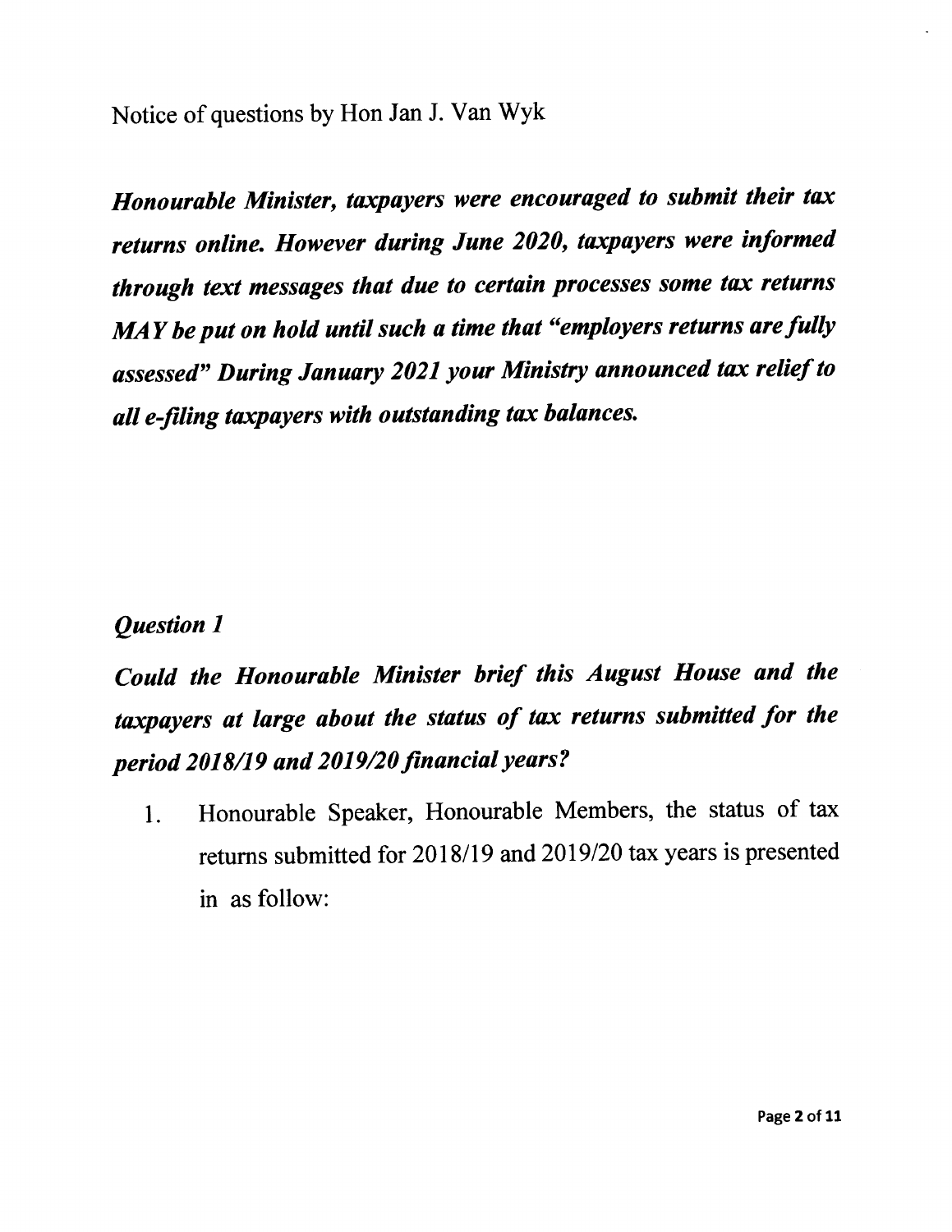| <b>Tax Year</b> | <b>Issued</b> | <b>Assessed</b> | <b>Received</b><br><b>In-progress</b> | Outstandy |
|-----------------|---------------|-----------------|---------------------------------------|-----------|
| 2018/19         | 515,353       | 182,365         | 85,747                                | 247,241   |
| 2019/20         | 549,667       | 22,999          | 109,305                               | 417,363   |
| <b>Total</b>    | 1,065,020     | 205,364         | 195,052                               | 664,604   |

**Table 1: Individual Tax Returns Status**

- 2. As reflected in Table 1 above, 515,353 returns for *2018/19* have been issued to taxpayers for filing obligation. Of this amount, 268,112 returns have been submitted, which is a sum of 182,365 (assessed returns) and 85,747 (returns in progress), representing 52% of issued returns. The returns not submitted yet amount to 247,241 or 48% of issued returns.
- 3. For *2019/20* tax year, 549,667 returns have been issued, of which 132,304 (22,999 + 109,305) or 24% have been submitted, leaving out 417,363 or 76% outstanding.
- 4. The category of returns in-progress is for those returns still being processed. This means, the assessment process has started but not completed yet due to various reasons such as: pending supporting documents, cases flagged for an audit, audit is under way, cases being revised, etc.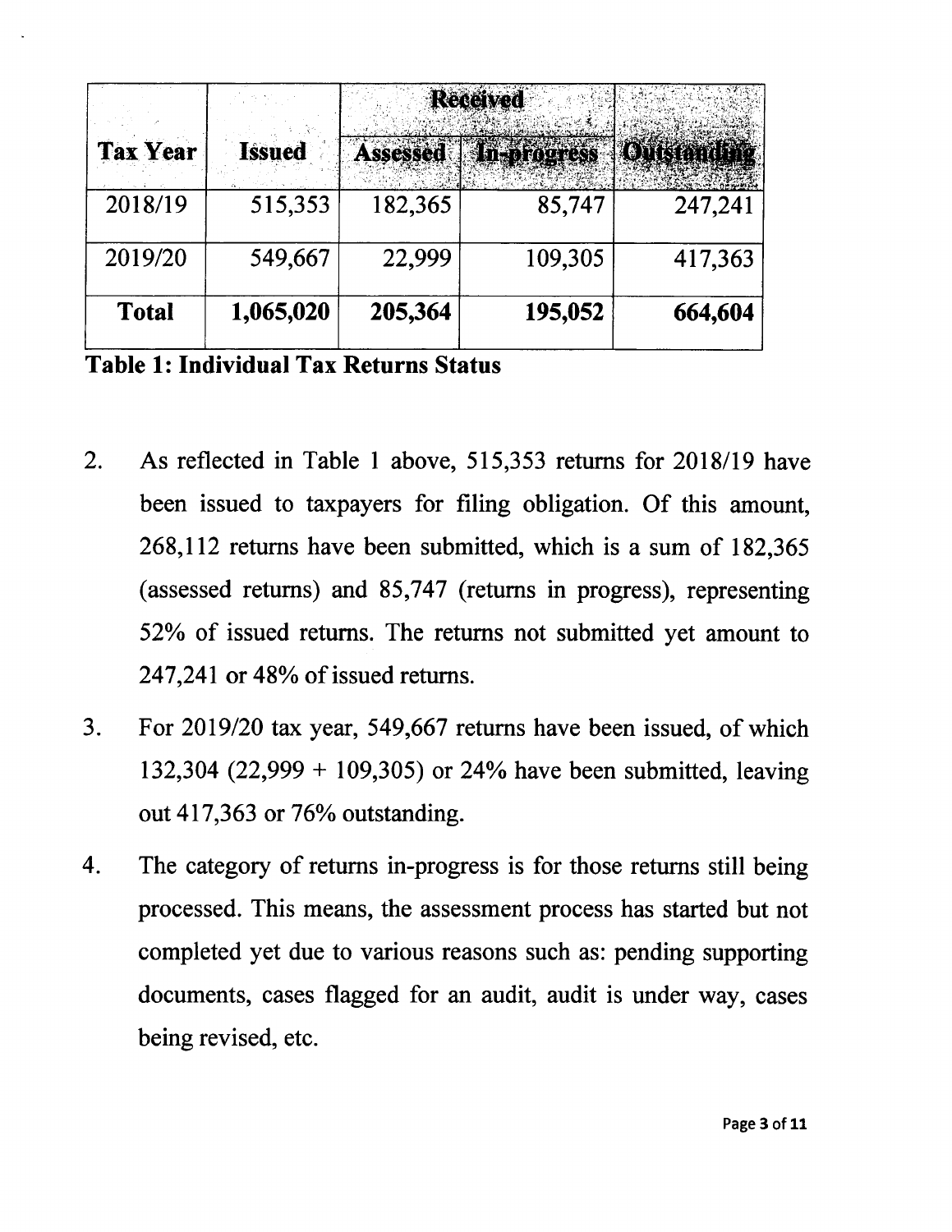- 5. We have observed that some taxpayers do not understand well the new requirements that have been introduced under the new system, Integrated Tax Administration System (ITAS), and this lack of understanding caused the delay in submitting the tax returns.
- 8. One of the new critical requirements is the automatic validation of information submitted by individual taxpayers against payroll information submitted by employers which is a mandatory requirement for calculating the tax liability of a taxpayer. This means that the employer must first fully submit the employees tax return (i.e. detailed payroll reconciliation, also known as Employee Tax Return or PAYE Spreadsheet or PAYE Return) online before employees of that particular employer can file their annual tax returns. This requirement is a control measure to mitigate the risk associated with a fully-fledged self-assessment system. Under a fully-fledged self-assessment system, the taxpayer is responsible to submit accurate tax information online and the assessment is automatically raised based on this information. However, before the assessment is approved, the information submitted by the taxpayer is verified against corresponding information submitted by the employer.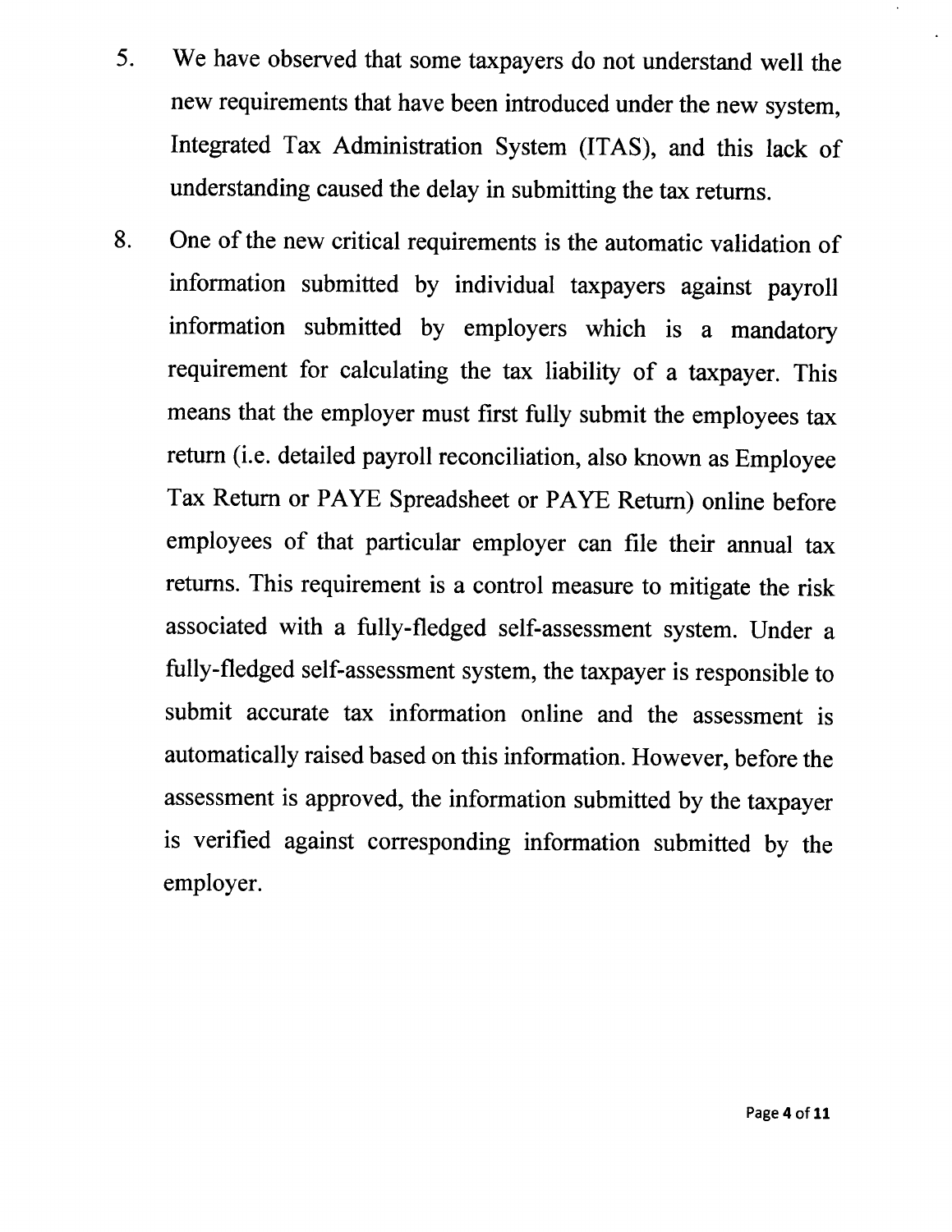

Table 2: Employee Tax Returns (PAYE Returns) Status

- 10. In respect of employees Tax Reform, 2, 157,449 PAYE Returns have been issued for 2020 Tax Year, of which 142, 426 or 91% are filed, while 15, 023 or 9% are yet to be filed. Of the filed returns, 110, 657 (77.7%) are assessed and 31,769 (22.3%) are being processed.
- 11. For 2021, 200,824 returns have been issued, 121,729 or 59% are filed and 79,095 or 41% are outstanding. 105,907 (87%) of the filed returns are assessed and 15, 822 (13%) are being processed.